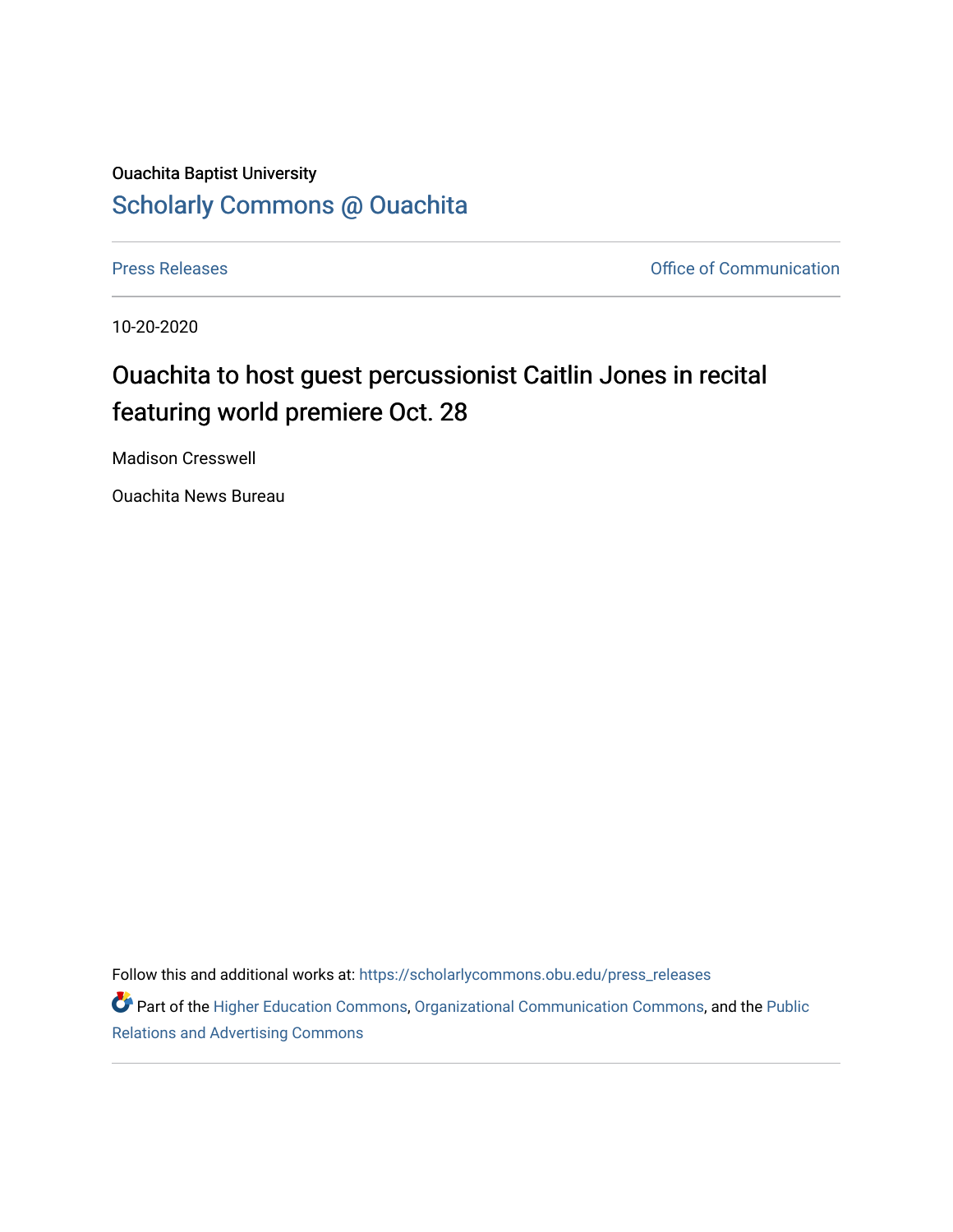

## For immediate release

**Ouachita to host guest percussionist Caitlin Jones in recital featuring world premiere Oct. 28**



*By Madison Cresswell* October 20, 2020 For more information, contact OBU's news bureau at [newsbureau@obu.edu](mailto:newsbureau@obu.edu) or (870) 245-5208

ARKADELPHIA, Ark.–Ouachita Baptist University's Division of Music will host percussionist Caitlin Jones in a solo guest artist recital on Wed., Oct. 28, at 8 p.m. in Ouachita's McBeth Recital Hall in Mabee Fine Arts Center. Seating in the hall is limited to current students, faculty and staff due to COVID-19, but the performance also will be available at [www.livestream.com/obu.](http://www.livestream.com/obu)

Jones teaches percussion at Lee University and Southern Adventist University in Tennessee. She has performed with the Aiken Symphony Orchestra, Augusta Symphony, Charleston Symphony, Rock Hill Symphony Orchestra and the South Carolina Philharmonic Orchestra. She also served as a front ensemble technician for the Sacramento Mandarins Drum and Bugle Corps in the 2020 season, was the marimba soloist for the American premiere of "Concerto for Marimba and Orchestra" by Roumen Boyadjieff, Jr. with the Cleveland Orchestra of Tennessee in 2018 and was noted as an "Emerging Leader" by the Percussive Arts Society in 2016.